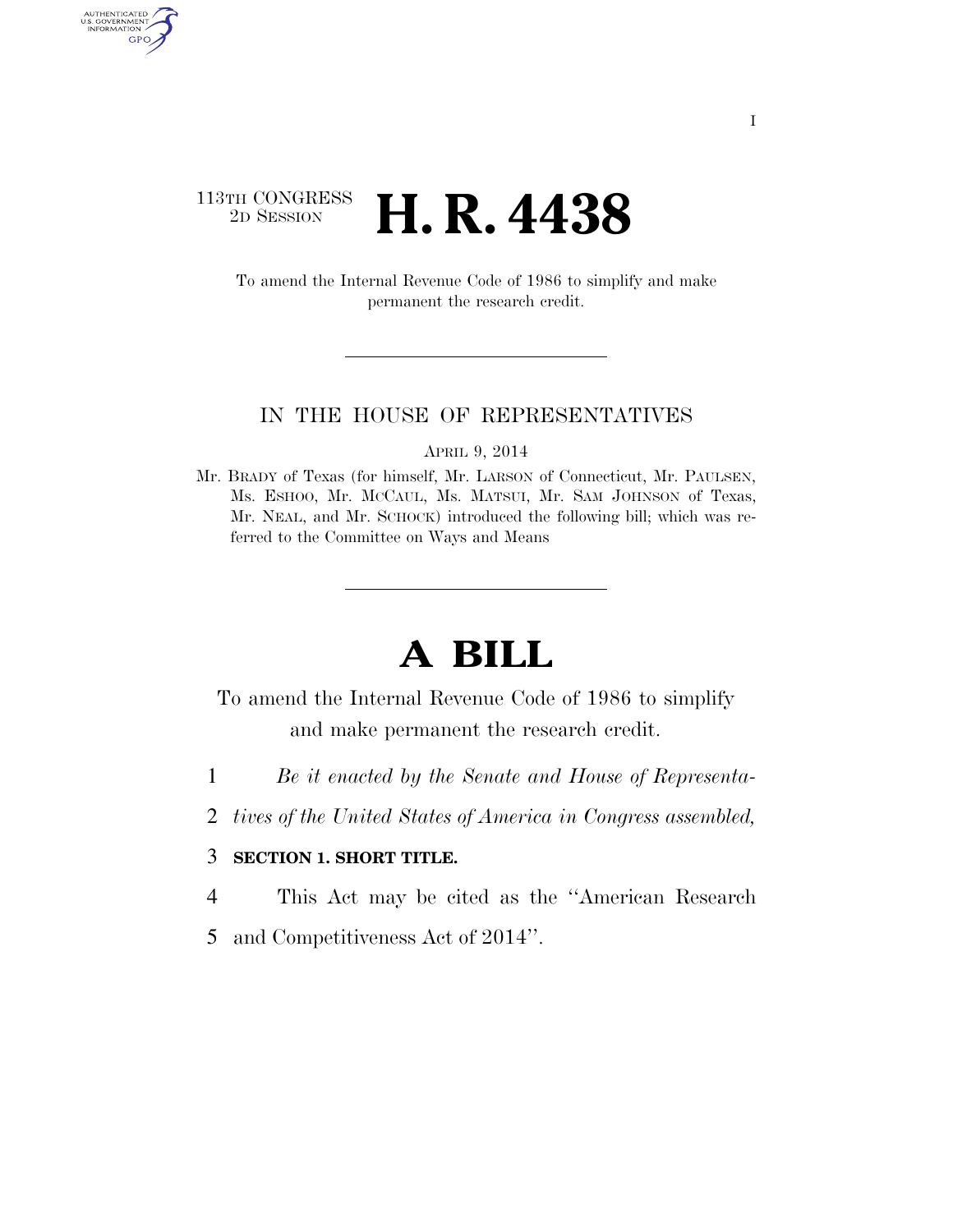$\mathfrak{D}$ 

 (a) IN GENERAL.—Subsection (a) of section 41 of the Internal Revenue Code of 1986 is amended to read as fol-lows:

 ''(a) IN GENERAL.—For purposes of section 38, the research credit determined under this section for the tax-able year shall be an amount equal to the sum of—

 $\frac{4}{1}$  20 percent of so much of the qualified re- search expenses for the taxable year as exceeds 50 percent of the average qualified research expenses for the 3 taxable years preceding the taxable year for which the credit is being determined,

14 ''(2) 20 percent of so much of the basic re- search payments for the taxable year as exceeds 50 percent of the average basic research payments for the 3 taxable years preceding the taxable year for which the credit is being determined, plus

 $(3)$  20 percent of the amounts paid or in- curred by the taxpayer in carrying on any trade or business of the taxpayer during the taxable year (in- cluding as contributions) to an energy research con-sortium for energy research.''.

 (b) REPEAL OF TERMINATION.—Section 41 of such Code is amended by striking subsection (h).

26 (c) CONFORMING AMENDMENTS.—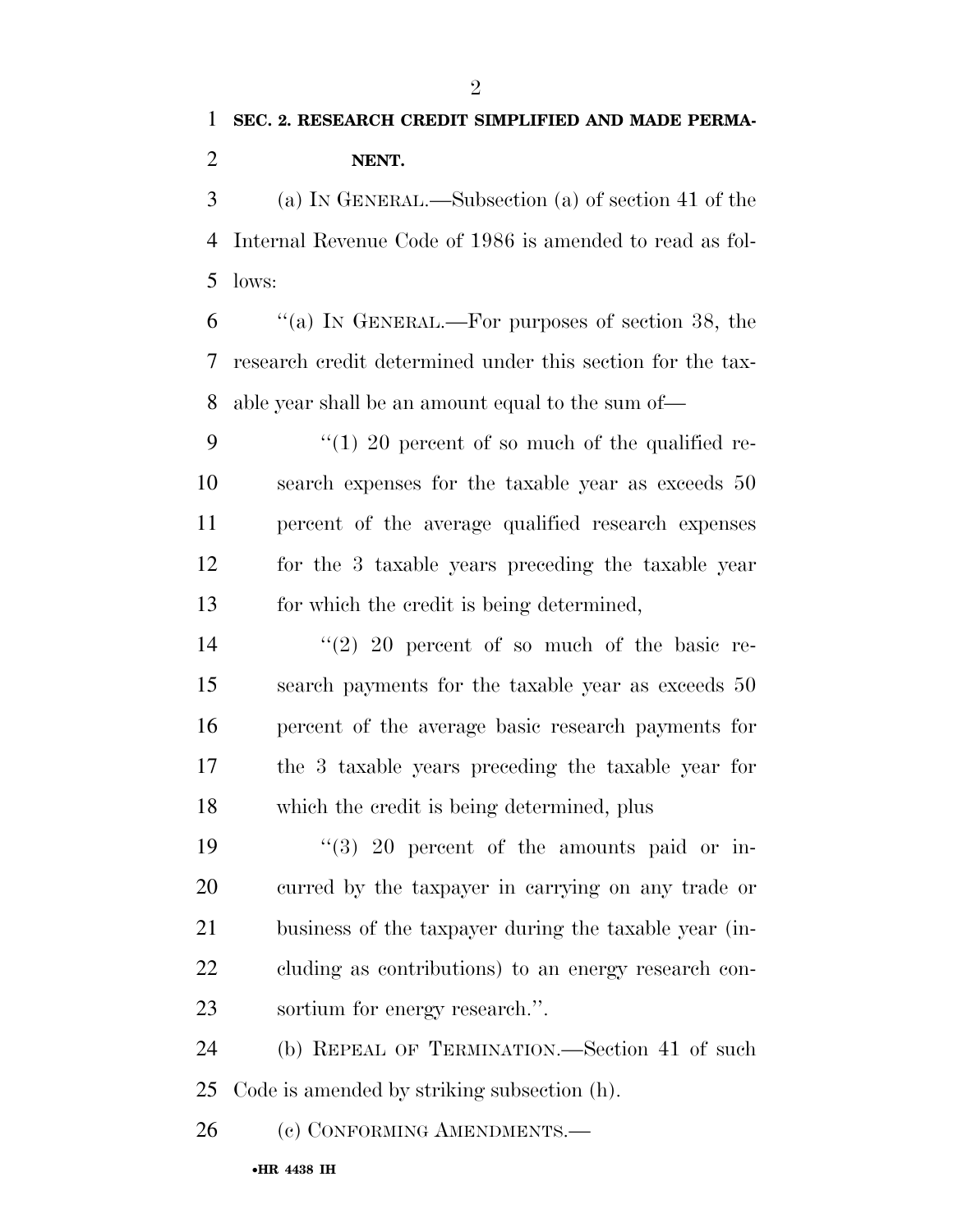(1) Subsection (c) of section 41 of such Code is amended to read as follows: 3 "(c) DETERMINATION OF AVERAGE RESEARCH EX- PENSES FOR PRIOR YEARS.— 5 "(1) SPECIAL RULE IN CASE OF NO QUALIFIED RESEARCH EXPENDITURES IN ANY OF 3 PRECEDING TAXABLE YEARS.—In any case in which the taxpayer has no qualified research expenses in any one of the 3 taxable years preceding the taxable year for which the credit is being determined, the amount deter- mined under subsection (a)(1) for such taxable year shall be equal to 10 percent of the qualified research expenses for the taxable year.  $(2)$  CONSISTENT TREATMENT OF EX- PENSES.— 16 "(A) IN GENERAL.—Notwithstanding whether the period for filing a claim for credit or refund has expired for any taxable year taken into account in determining the average qualified research expenses, or average basic re- search payments, taken into account under sub- section (a), the qualified research expenses and basic research payments taken into account in determining such averages shall be determined on a basis consistent with the determination of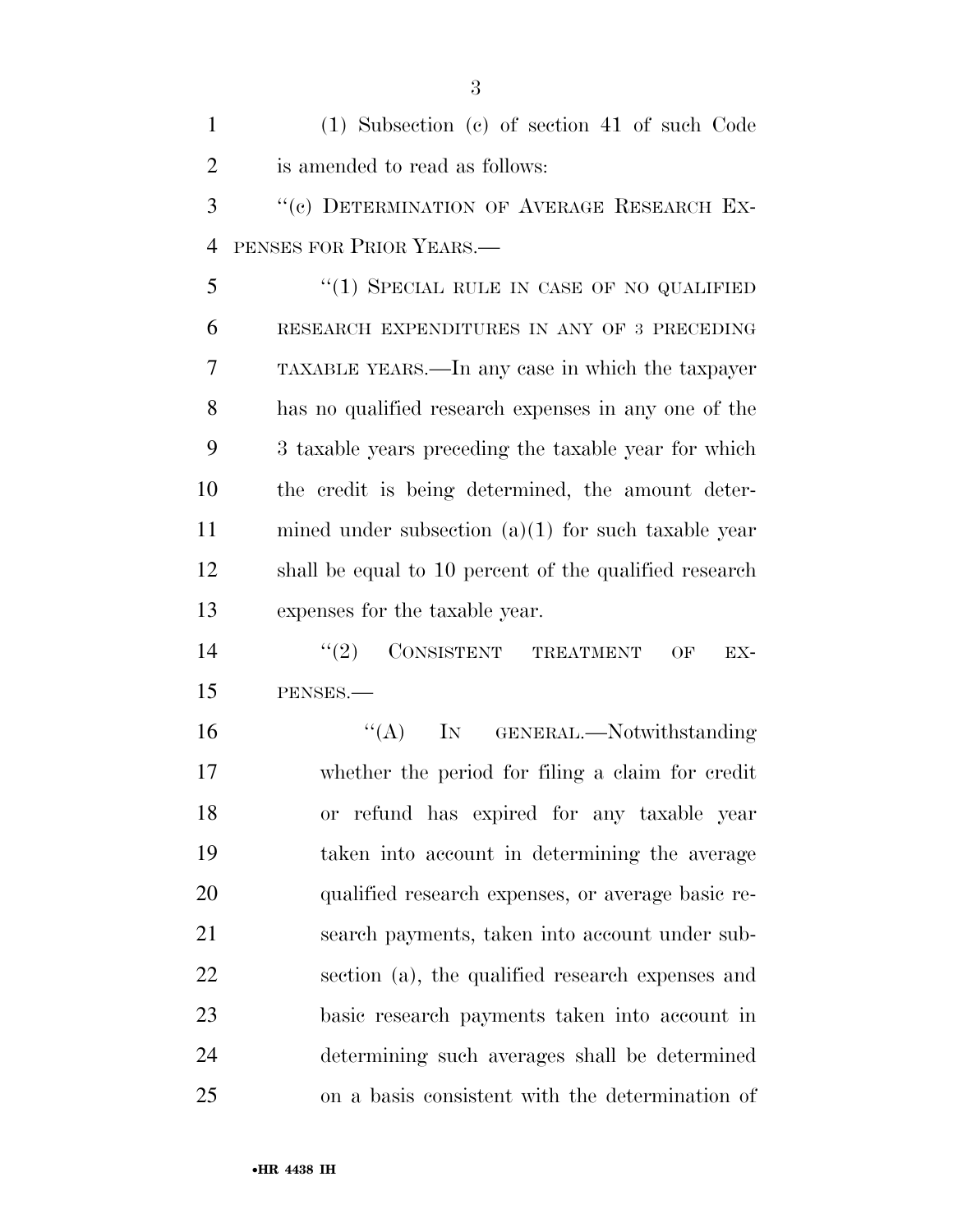| $\mathbf{1}$   | qualified research expenses and basic research     |
|----------------|----------------------------------------------------|
| $\overline{2}$ | payments, respectively, for the credit year.       |
| 3              | "(B) PREVENTION OF DISTORTIONS.—The                |
| 4              | Secretary may prescribe regulations to prevent     |
| 5              | distortions in calculating a taxpayer's qualified  |
| 6              | research expenses or basic research payments       |
| 7              | caused by a change in accounting methods used      |
| 8              | by such taxpayer between the current year and      |
| 9              | a year taken into account in determining the       |
| 10             | average qualified research expenses or average     |
| 11             | basic research payments taken into account         |
| 12             | under subsection $(a)$ .".                         |
| 13             | $(2)$ Section 41(e) of such Code is amended—       |
| 14             | (A) by striking all that precedes paragraph        |
| 15             | $(6)$ and inserting the following:                 |
| 16             | "(e) BASIC RESEARCH PAYMENTS.—For purposes of      |
| 17             | this section—                                      |
| 18             | "(1) IN GENERAL.—The term 'basic research          |
| 19             | payment' means, with respect to any taxable year,  |
| 20             | any amount paid in eash during such taxable year   |
| 21             | by a corporation to any qualified organization for |
| 22             | basic research but only if—                        |
| 23             | "(A) such payment is pursuant to a writ-           |
| 24             | ten agreement between such corporation and         |
| 25             | such qualified organization, and                   |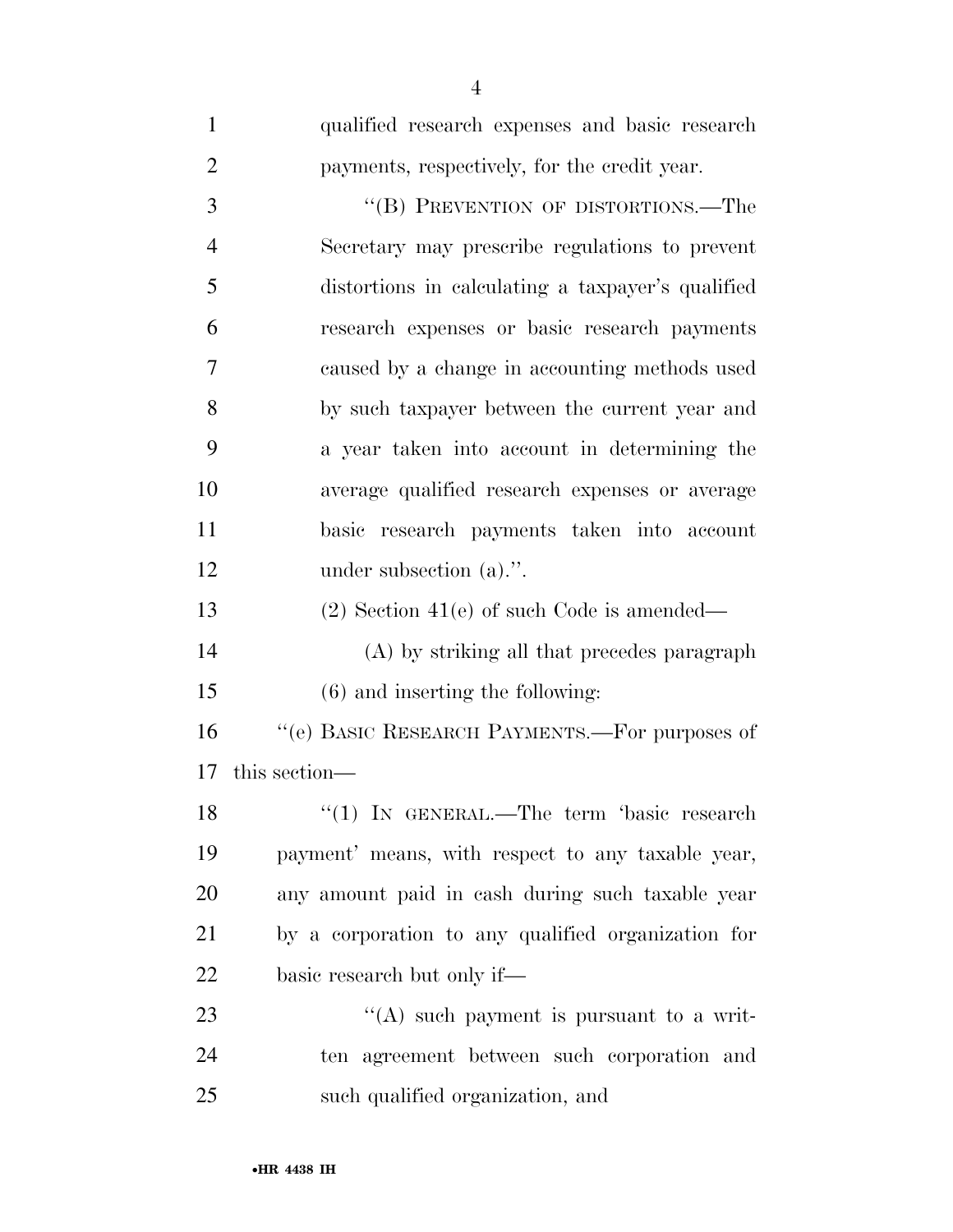| $\mathbf{1}$   | $\lq\lq(B)$ such basic research is to be per-              |
|----------------|------------------------------------------------------------|
| $\overline{2}$ | formed by such qualified organization.                     |
| 3              | "(2) EXCEPTION TO REQUIREMENT THAT RE-                     |
| $\overline{4}$ | SEARCH BE PERFORMED BY THE ORGANIZATION.-                  |
| 5              | In the case of a qualified organization described in       |
| 6              | subparagraph $(C)$ or $(D)$ of paragraph $(3)$ , subpara-  |
| 7              | graph $(B)$ of paragraph $(1)$ shall not apply.",          |
| 8              | (B) by redesignating paragraphs (6) and                    |
| 9              | $(7)$ as paragraphs $(3)$ and $(4)$ , respectively, and    |
| 10             | $(C)$ in paragraph $(4)$ as so redesignated,               |
| 11             | by striking subparagraphs $(B)$ and $(C)$ and by           |
| 12             | redesignating subparagraphs $(D)$ and $(E)$ as             |
| 13             | subparagraphs $(B)$ and $(C)$ , respectively.              |
| 14             | $(3)$ Section 41(f)(3) of such Code is amended—            |
| 15             | $(A)(i)$ by striking ", and the gross re-                  |
| 16             | ceipts" in subparagraph $(A)(i)$ and all that fol-         |
| 17             | lows through "determined under clause (iii)",              |
| 18             | (ii) by striking clause (iii) of subparagraph              |
| 19             | $(A)$ and redesignating clauses (iv), (v), and (vi),       |
| 20             | thereof, as clauses $(iii)$ , $(iv)$ , and $(v)$ , respec- |
| 21             | tively,                                                    |
| 22             | (iii) by striking "and (iv)" each place it                 |
| 23             | appears in subparagraph $(A)(iv)$ (as so redesig-          |
| 24             | nated) and inserting "and (iii)",                          |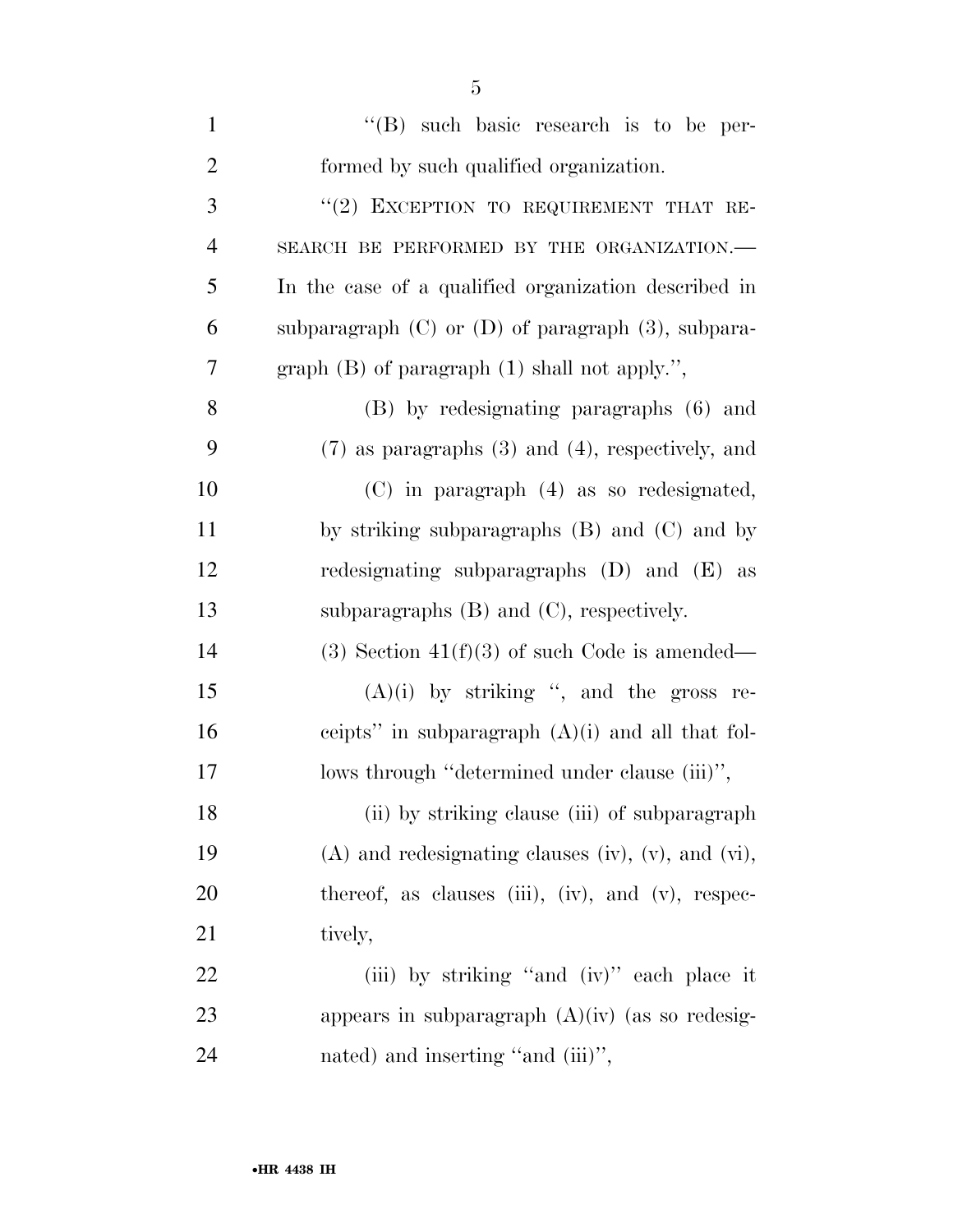| $\mathbf{1}$   | (iv) by striking subclause (IV) of subpara-          |
|----------------|------------------------------------------------------|
| $\overline{2}$ | graph $(A)(iv)$ (as so redesignated), by striking    |
| 3              | ", and" at the end of subparagraph $(A)(iv)(III)$    |
| $\overline{4}$ | (as so redesignated) and inserting a period, and     |
| 5              | by adding "and" at the end of subparagraph           |
| 6              | $(A)(v)(II)$ (as so redesignated),                   |
| 7              | (v) by striking " $(A)(vi)$ " in subparagraph        |
| 8              | (B) and inserting " $(A)(v)$ ", and                  |
| 9              | (vi) by striking " $(A)(iv)(II)$ " in subpara-       |
| 10             | graph $(B)(i)(II)$ and inserting " $(A)(iii)(II)$ ", |
| 11             | (B) by striking ", and the gross receipts of         |
| 12             | the predecessor," in subparagraph $(A)(iv)(II)$      |
| 13             | (as so redesignated),                                |
| 14             | (C) by striking ", and the gross receipts            |
| 15             | of," in subparagraph $(B)$ ,                         |
| 16             | (D) by striking ", or gross receipts of," in         |
| $17\,$         | subparagraph $(B)(i)(I)$ , and                       |
| 18             | $(E)$ by striking subparagraph $(C)$ .               |
| 19             | (d) EFFECTIVE DATE.-                                 |
| 20             | (1) IN GENERAL.—Except as provided in para-          |
| 21             | $graph(2)$ , the amendments made by this subsection  |
| 22             | shall apply to taxable years beginning after Decem-  |
| 23             | ber 31, 2013.                                        |